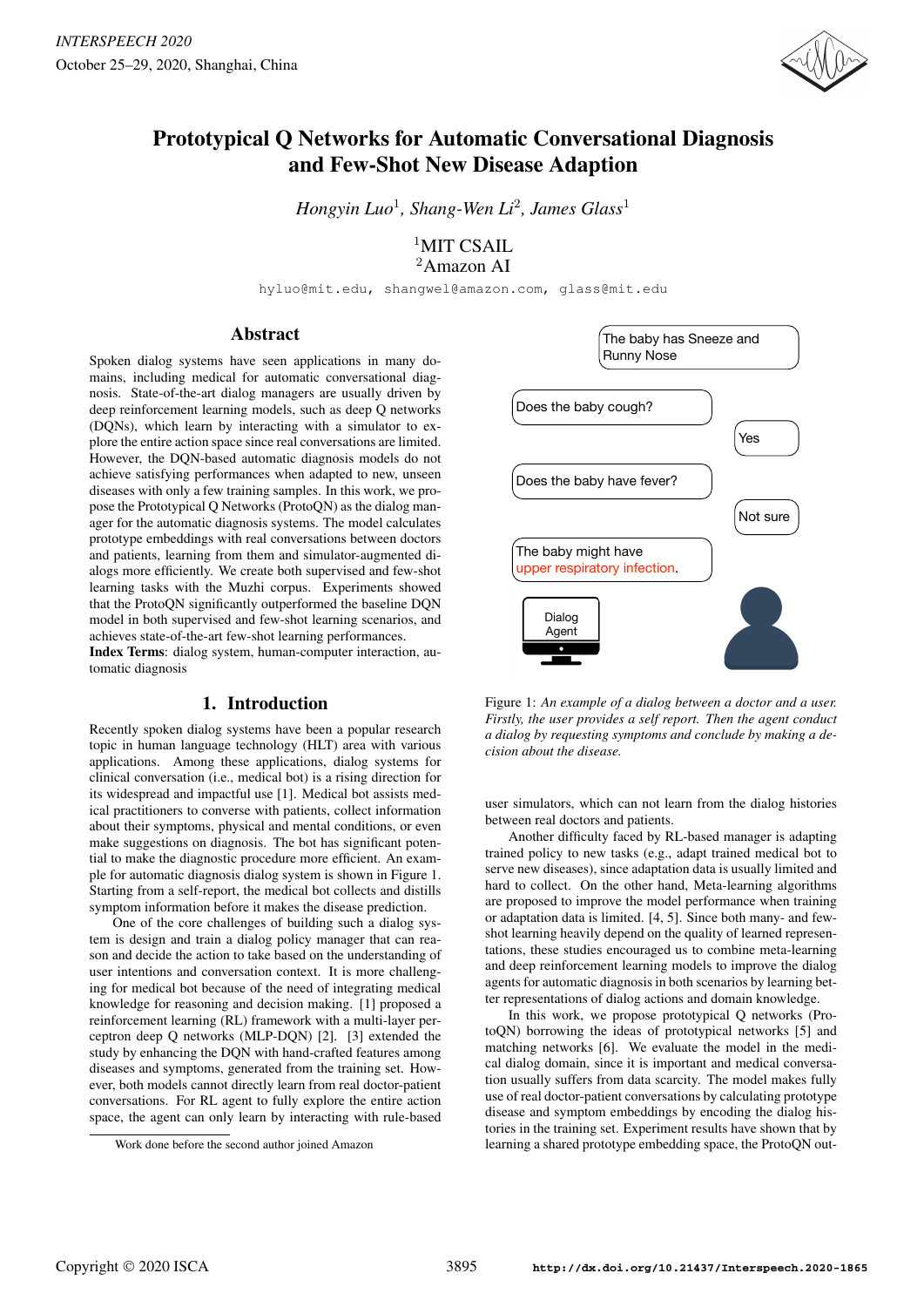performs MLP-DQN under both experiment settings. The experiments in this paper will focus on medial dialog to show benefit of proposed method, but we believe the conclusion can be generalized to other domains, since we do not use handcrafted features or external domain specific information.

### 2. Related Work

### 2.1. Deep Q Networks

The deep Q networks (DQNs) are proposed in [2] for handling Atari video games. [7] proposed a deep reinforcement learning architecture for mastering the game of GO. In the area of dialog systems, the DQN is a popular model for building dialog managers and learning dialog policies [8, 9, 10, 11, 12].

DQN is usually implemented as the following. The goal of the network is estimating  $q(s, a)$ , the Q value of taking action a at state s. At each time step, an DQN-based agent selects an action with a  $\epsilon$ -greedy strategy, i.e., epsilon % of the time selecting action with largest Q value given current state, and picking a random action for the rest. Meanwhile, the transition of the current step,  $(S_t, A_t, R_t, \gamma, S_{t+1})$ , is added to a memory buffer for future learning [13]. Here,  $S_t$  is the state at time t,  $A_t$  is the action taken at time t,  $R_{t+1}$  stands for the immediate reward at time step  $t + 1$ , and  $\gamma$  is a discount rate. The objective function for training the neural network is

$$
L = (R_t + \gamma max_{a'} q_{\bar{\theta}}(S_{t+1}, a') - q_{\theta}(S_t, A_t))^2
$$

where  $\theta$  stands for the parameters set of the current network and  $\bar{\theta}$  is the parameters of the target network. The parameters are updated by stochastic gradient descent (SGD).

#### 2.2. Spoken Dialog Systems

Spoken dialog systems aim at completing specific tasks [14, 15, 16, 17] by interacting with users through natural language. Conventionally a dialog manager is built to learn the dialog policy, which decides actions by reasoning from dialog state (the combined representation of user intentions and context). Dialog management is often formulated as a partially observable Markov decision process (POMDP), and solved as a reinforcement learning (RL) problem [18]. As of late, many state-ofthe-art dialog systems achieve satisfactory results by leveraging DQNs [2, 19], to learn policy and manage dialogs [8].

Typical applications include flight booking [20], movie recommendation [21], restaurant reservation [22], and vision grounding [23]. Medical bot also benefits from this line of research. [1] applies DQN to decide whether to collect more symptom information from patients by continuing the conversation or conclude the diagnosis with predicting a disease. [3] proposes a knowledge-routed DQN to integrate medical knowledge into dialog management. By considering the relations among diseases and symptoms during decision making, the accuracy of disease prediction is improved. In this work, we integrate meta-learning with DQN to improve the learning efficiency, and evaluate the proposed dialog manager on medical domain.

#### 2.3. Meta-Learning

Recently meta learning starts gaining attention among the whole machine learning field for improving model performance when few labeled training data is available. Model-Agnostic Meta-Learning [4] optimizes parameter initialization over multiple out-of-domain subtasks for the initialization to be generalizable in targeted tasks after fine-tuning on few in-domain labels. Neural Turing machines [24] augment neural models with memory modules to improve performance in limited-data regime. Metric-based meta learning, such as prototypical networks (ProtoNets) [5], siamese neural networks [25], matching networks [6], and structure induction models [26, 27] learns embedding or metric space such that the space can be adapted to domains unseen in the training set with few examples from the unseen domains. Meta-learning models have also been applied in dialog generation [28] for quick policy adaption in different dialog domains. In this work, our proposed model is evaluated on the medical domain that requires not only dialog policy, but also multi-step reasoning with domain-specific knowledge.

# 3. Method

### 3.1. Dialog State Representations

Following the method proposed in [1] for vectorizing the dialog states, each dialog state consists of 4 parts:

I. UserAction: The user action of the previous dialog turn:

- Request: A user sends a self-report containing a set of explicit symptoms and request for diagnosis.
- Confirm: A user confirms the existence of an agentinquired symptom.
- **Deny**: A user denies the existence of a symptom.
- NotSure: A user is not sure about the inquired symptom, usually happened when an unrelated symptom is inquired.

II. AgentAction: The previous action of the dialog agent:

- Initiate: The agent initiates the dialog and asks the user to send the self-report.
- Request: The agent asks the user if a symptom exists.
- Inform: The system predicts and inform the disease.

III. Slots: The set of symptoms appeared in the dialog history and their status. Each symptom has 4 possible status,

- Confirmed: Existence of the symptom is confirmed.
- Denied: Existence is denied by the user.
- Unrelated: The symptom is not necessary for the doctor to make an accurate diagnosis.
- NotInquired: The symptom has not been inquired.

IV. NumTurns: The length of the dialog history, in other words, current number of turns.

In each dialog turn, we represent UserAction, AgentAction, and NumTurns with one-hot vectors  $a^u$ ,  $a^r$ , and n respectively. We use a 66-dimension vector  $s$  to represent the Slots, where each dimension indicates the status of a symptom. A confirmed, denied, unrelated, and not inquired symptom possesses value 1,  $-1$ ,  $-2$ , and 0 in the corresponding dimension. The final input of the neural networks at the  $t$ -th turn is represented as

$$
s_t = [a_t^u, a_t^r, n_t, s_t]
$$
\n<sup>(1)</sup>

#### 3.2. Prototypical Q Networks

In this work, we propose the prototypical Q networks (ProtoQNs) as well as corresponding training and evaluation pipelines, based on conventional DQNs and ProtoNets.

We first define the notation of the our dataset as follows. The dataset  $S$  contains  $N$  doctor-patient conversations,  $\{(x_1, y_1), (x_2, y_2), \ldots, (x_N, y_N)\}\,$ , where  $y_i$  stands for the disease label of the  $i$ −th training case and  $x_i$  stands for the corresponding dialog history, and  $x_i$  can be further represented as

$$
x_i = \left\{ u_0^i = E^i, (a_1^i, u_1^i), \dots, (a_k^i, u_k^i), a_{k+1}^i = D^i \right\}
$$
 (2)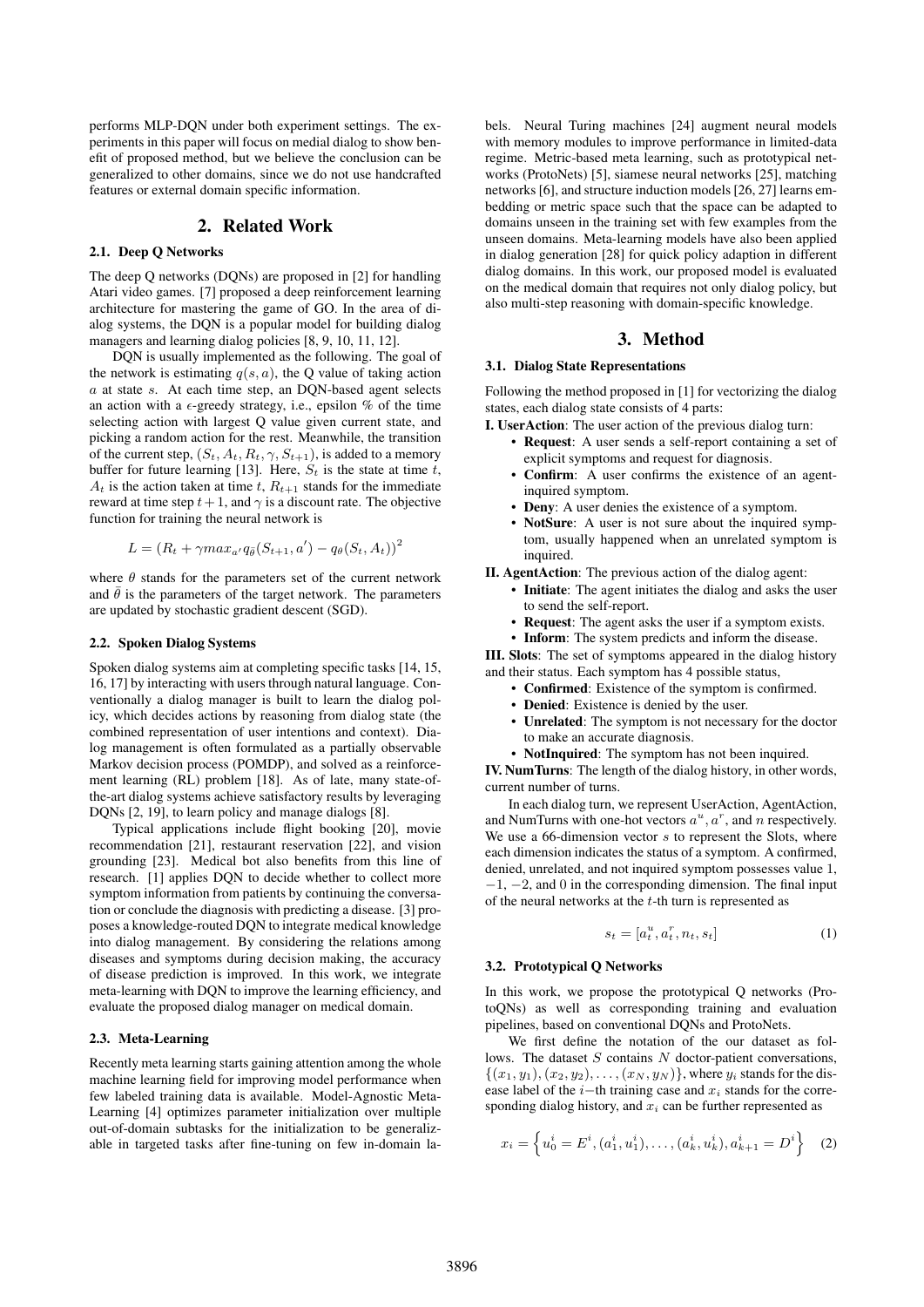Here  $E$  stands for explicit symptoms reported at the beginning of each dialog,  $a$  stands for agent follow-up inquiries,  $u$  stands for user responses, and D stands for the predicted disease.

The core of the ProtoNets [5] is calculating and updating the prototype embeddings of the output classes. The network classifies examples by comparing the input embedding with the prototypes, and predict the class with its prototype closest to the input embedding. As compared to other single-stage reasoning task, such as image classification or object detection [5], medical dialog requires multi-stage reasoning to infer dialog action through states. As a result, we propose a method for computing action prototype via dialog state embedding.

# *3.2.1. Dialog state embedding*

For each training conversation,  $x_i$ , as defined in Equation 2, the dialog state  $s_j^i$  at time step j can be represented as

$$
s_j^i = \left\{ u_0, (a_1^i, u_1^i), \dots, (a_{j-1}^i, u_{j-1}^i) \right\}
$$
 (3)

 $s_j^i$  is then converted into a representation vector following Equation 1, denoted as  $f_{enc}$ , to obtain the state embedding,  $e_j^i$ . That is

$$
e_j^i = f_{enc}(s_j^i) \tag{4}
$$

With the approach described above, for any conversation we can get  $e_t$ , the embedding of the dialog state at time step t (i.e.,  $s_t$ ).

# *3.2.2. Dialog action prediction*

At each step of a dialog, the dialog system is provided a dialog state encoding  $s_t$  in Equation 1. With the same encoder  $f_{enc}$  for embedding dialog states in the training set, we calculate the embedding of the input dialog state  $e_t$  in the new dialogs generated in both training and evaluation phases with Equation 4.

Then we can further compute prototypes and predict dialog action. First, with the state embedding  $e_t$ , the protoQNs calculate the Q value of the m-th dialog actions  $a_m$  by

$$
q(a = a_m) = e_t \cdot P_m \tag{5}
$$

where  $a_m$  is the embedding of the m-th dialog action, generated by mean-pooling a number of dialog states followed by  $a_m$ , and

$$
P_m = \frac{\sum_{i,j \in D} v(a_j^i) \cdot \mathbb{1}(a_j^i = a_m)}{\sum_{i,j \in D} \mathbb{1}(a_j^i = a_m)}
$$
(6)

Here,  $\mathbb{1}(\cdot)$  is the indicator function, and D is the set of examples used for computing prototypes. In training,  $D$  is a small subset of dialog states sampled from training set followed by action  $a_m$ , while in evaluation, D is the entire training set. In Algorithm 1, we show the calculation of prototype embeddings.

### *3.2.3. Disease prediction and training*

Each dialog starts from an explicit symptom set provided by a user goal, and the model inquiries a set of symptoms before making the final disease prediction. For each inquiry, the user simulator replies based on the implicit symptom set as described in Section 3.1. The conversation stops when the systems output a disease prediction. Summarizing the previous sections and descriptions, we provide the complete procedure of a medical dialog in Algorithm 2.

For each simulated dialog described above, the model sees a success or failure reward when it informs the user a predicted

# Algorithm 1 Calculating prototype embeddings

**Function**  $protoEmbed(A, H)$ Inputs: dialog action set A, entire dialog history in the training corpus  $H = \{(s_1, a_1), \ldots, (s_m, a_m)\}.$ Outputs: Prototype embeddings of dialog actions P.

1: for  $a' \in A$  do 2:  $A_{a'} = \{(s_k, a_k) \in H, a_k = a'\}$ 3: if Training then 4: Sample D from  $A_{a'}$  with size = 10 5: else if Evaluating then 6:  $D = A_{a'}$  $7:$  end if 8: Calculate  $P_{a}$  with Equation 6

9: end for

disease. The ProtoQN updates its weights based on the reward with stochastic gradient descent (SGD) following the standard pipeline of training a DQN applied in [1, 3]. For evaluation, the ProtoQN generates prototype embeddings only once before the evaluation begins with all real dialog histories in the training corpus.

Algorithm 2 Automatic diagnosis dialog process

**Inputs:** Explicit symptom set E, initial turn Id  $t = 1$ , empty implicit symptom set  $I = \{\}$ , dialog history for training H, encoder fenc

Outputs: Final disease prediction D.

- 1:  $P = \text{protoEmbed}(A, H)$
- 2: while Dialog not end do
- 3:  $s_t = State(E, I, t)$  with Equation 1
- 4:  $h_t = f_{enc}(s_t)$

5:  $a_t = \argmax_a h_t \cdot P_a^T$  with Equation 5

6: if  $a \in$  Symptom then

7:  $u_t$  = user response

- 8:  $I = I + (a_t, u_t)$
- 9:  $t = t + 1$
- 10: **else if**  $a \in$  Disease then
- 11:  $D = a_t$ <br>12:  $a_t dD_t$  $PndDialoa()$

12: *enabra* 
$$
(13)
$$
: **end if**

14: end while

# 4. Experiments

### 4.1. Data and Experiment Settings

In this work, we evaluate the models on Muzhi dataset [1]. The dataset contains 710 medical dialogs between real doctors and patients, and each is annotated as a user goal, covering 4 different diseases and 66 symptoms. In this work, we apply the official train-test split. 568 user goals are used from training and other 142 are used for evaluation.

Meanwhile, we apply a simulator for providing user response in the conversations. To simulate speech noises and mistakes led by user knowledge biases, we apply intent and slot noises to the simulator [3] to evaluate the model performances under different levels of noises. In our experiments, we apply 0%, 10%, 20%, and 30% error rates, i.e., the probability that the status of an inquired symptom is sampled at random rather than based on annotation.

We also conduct 2 groups of experiments for evaluating the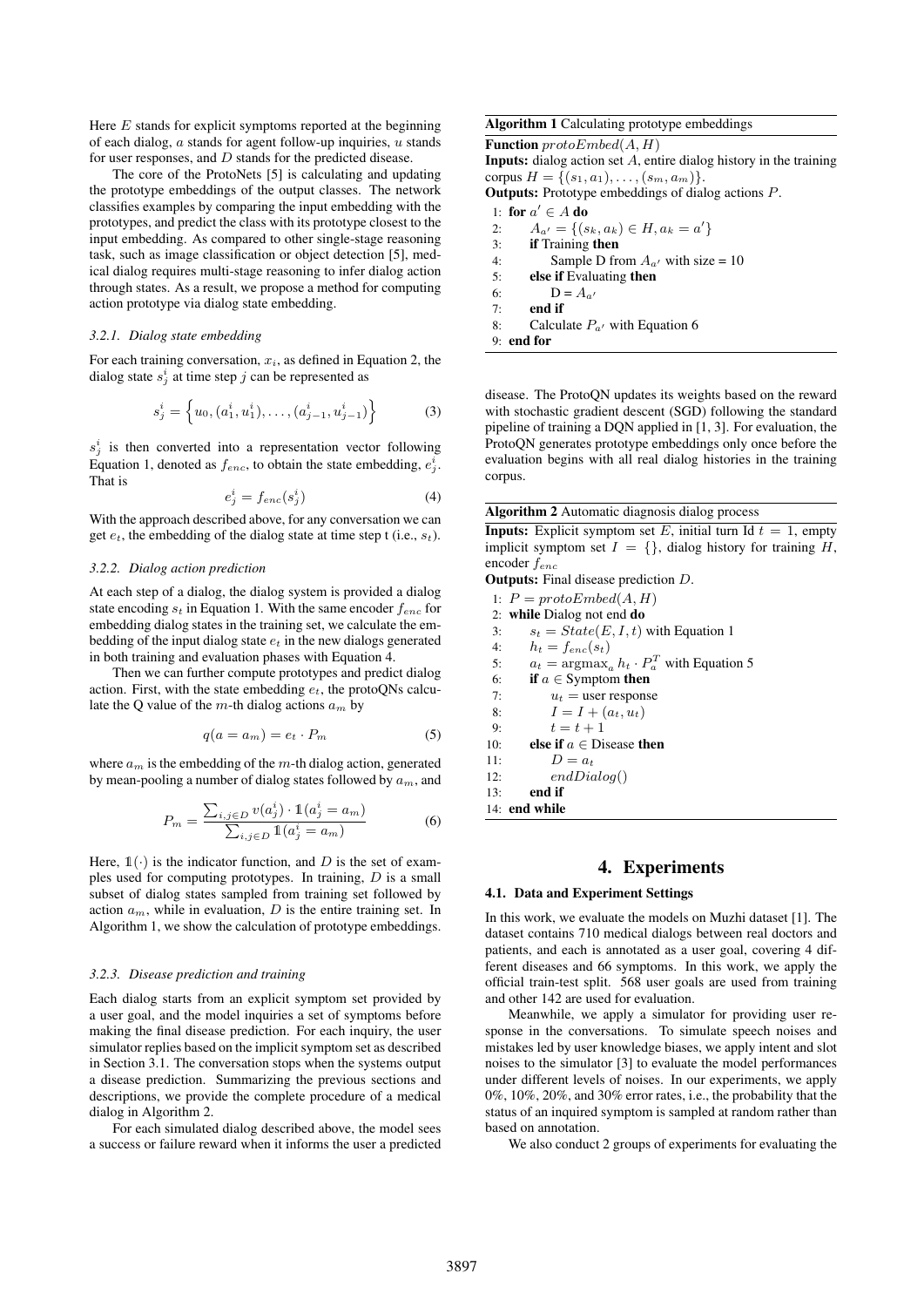

Figure 2: *Performances of ProtoQN and DQN on 4 noise levels. Each figure stands for a noise, while the blue bars stand for the performances of DQNs, and the orange bars stand for the performances of ProtoQNs.*

model performances at various conditions. Firstly we train both ProtoQN and DQN on the entire training set. This is the conventional with fully supervised learning setting. Secondly, we adopt a meta-learning-like setting to evaluate the model performance at few-shot learning. We pre-train the models with 3 diseases, and fine-tune the models with randomly selected training samples from the trained diseases plus a few cases of the new disease. In both learning tasks, the neural models are evaluated on the entire public test set. In this paper we set the success reward of ProtoQN to 20, failure reward to 0, and the maximum number of turns is 44. For DQN, we keep the settings in [1].

### 4.2. Fully Supervised Learning

We first compare the ProtoQN with DQN at the normal supervised learning setting to evaluate their abilities of learning dialog policy with enough training data. Experimental results are shown in Table 1. We obtain the DQN performance directly from [1].

Table 1: *Experimental results of ProtoQN and DQN on supervised learning.*

| Models     | Success Rate $(\% )$ | Reward |
|------------|----------------------|--------|
| <b>DON</b> | 65                   | 20.51  |
| ProtoON    | 70.42                | 23.58  |

Experiments showed that the ProtoQN significantly outperformed the DQN baseline, without adding external knowledge and hand-crafted features [3]. The improvement showed that utilizing the dialog history between real doctors and patients to calculate prototype embeddings is effective and provides better ability for the model to learn the dialog policy. While DQN learns Q-values indirectly from simulated conversations, ProtoQN directly relates Q-values with dialog actions and states in real conversation.

### 4.3. Few-shot New Disease Adaption

In this part, we investigate the model performance at the situation when a new disease appears after the model was trained, and only a few examples are available for training. To evaluate this situation, we adopt an experiment setting popular in few-shot learning, where we first pre-train the models on the training set from a subset of diseases. Then the models are finetuned (i.e., adapted) on a small number,  $N$ , of examples from a new disease. In order to prevent catastrophic forgetting [29], we also randomly select  $N$  samples from each pre-trained diseases to compose the adaptation set. Since the Muzhi corpus includes 4 diseases, we conduct 4 iterations of evaluation, with each cor-

|  |  | Table 2: Average success rates $(\%)$ of the meta-learning tasks |  |
|--|--|------------------------------------------------------------------|--|
|  |  | with DQN and ProtoQN under different noise levels.               |  |

| Noise   | $\theta$ | 0.1   | 0.2   | 0.3   |
|---------|----------|-------|-------|-------|
| DON     | 59.51    | 58.89 | 55.81 | 56.07 |
| ProtoON | 63.47    | 63.21 | 59.85 | 62.32 |

responding to one of the 4 diseases as the new disease, and the remaining as the pre-trained ones. After fine-tuning, the models are also evaluated with the public test set. Also, we consider different noise levels in this task. Our purpose is evaluating how well the models learn new diseases with few examples and not forgetting the knowledge for the pre-trained diseases.

The experiment results of the new disease adaption are shown in Table 2. From the table we see that the ProtoQN significantly outperformed the DQN model and achieves SOTA performance under few-shot learning setting. The fact shows that learning shared embeddings from real conversations is more efficient when adapting the model for learning new diseases with few examples. Meanwhile, many shared knowledge from pre-trained diseases can still be applied for the new ones. The learned knowledge about symptoms allows the neural network to learn new diseases with a better initialization of dialog policy, and thus makes the adaptation faster and better. We also found that although the increasing of noise level degrades the performance of DQNs, ProtoQN yields steady success rate when the noise level varies. we believe the robustness results from the ensemble nature of ProtoNet's inference mechanisms.

# 5. Conclusion and Future Work

In this work, we propose a novel dialog management model, prototypical Q network, for supervised and few-shot dialog policy learning. We apply this model in the area of automatic conversational diagnosis. Experiments showed that the Proto-QNs outperforms the DQN model in both supervised and fewshot settings. In the supervised setting, ProtoQNs achieve results comparable to SOTA without using domain-specific features. As for the few-shot experiment, ProtoQN learns new diseases using few training samples without forgetting previously learned, and achieves SOTA. The model also shows less degradation as we injecting noise to conversation. Our study suggests that modeling real conversations directly reinforces simulatorbased dialog policy learning. Embeddings of dialog actions are shareable among tasks (diseases, in our case) and benefits the fast adaptation to new ones. Here we show promising results in medical domain. In future, we will investigate more adaptive models as well as different domains and corpora toward the goal of modeling new dialog tasks better and with fewer examples.